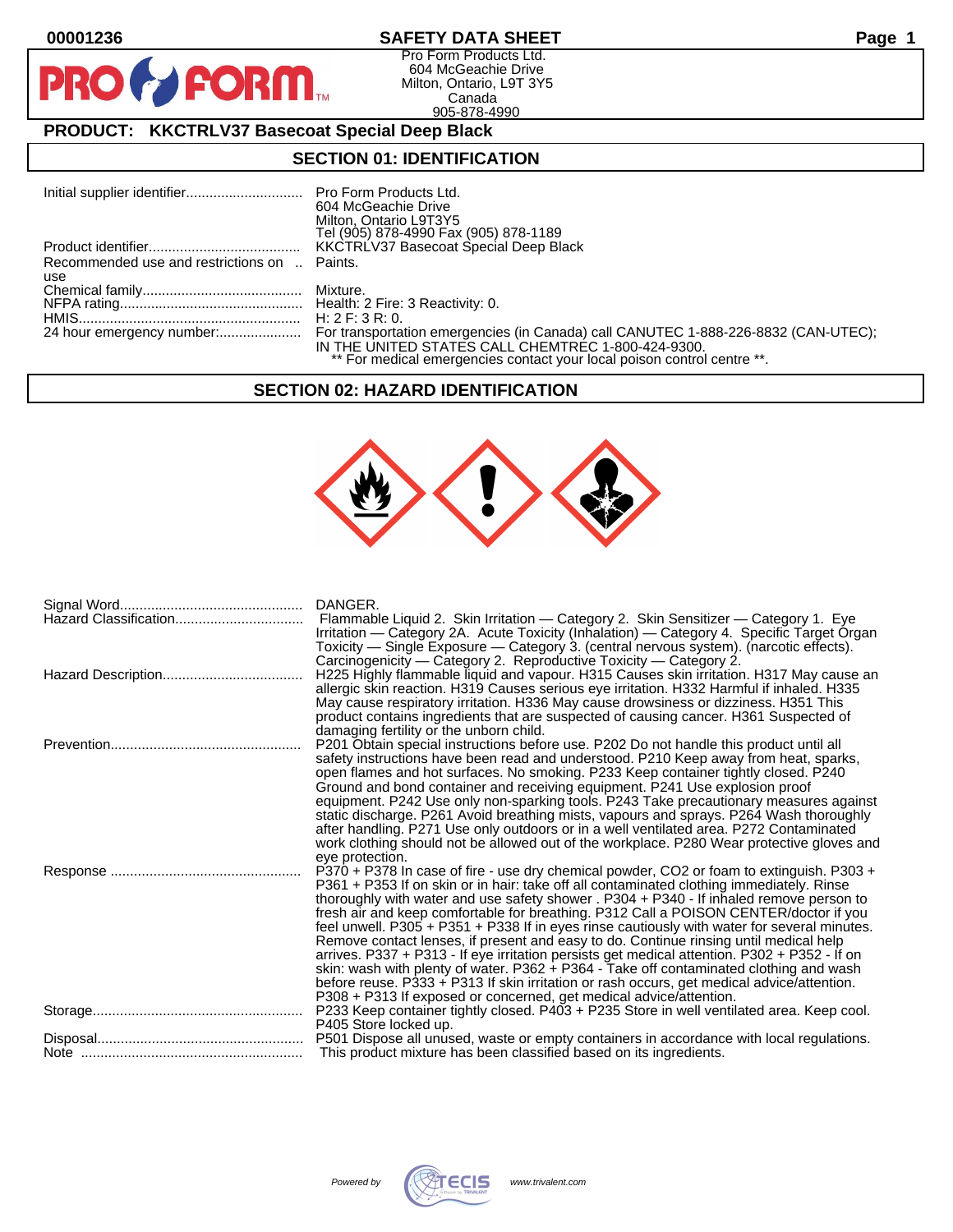## **PRODUCT: KKCTRLV37 Basecoat Special Deep Black**

| <b>SECTION 03: COMPOSITION / INFORMATION ON INGREDIENTS</b>                                                              |                |           |  |
|--------------------------------------------------------------------------------------------------------------------------|----------------|-----------|--|
| ICHEMICAL NAME AND SYNONYMS                                                                                              | CAS#           | IWT. %    |  |
| n-Butyl Acetate                                                                                                          | 123-86-4       | 10-30     |  |
| 4-Chlorobenzotrifluoride                                                                                                 | 98-56-6        | 10-30     |  |
| Methyl Acetate                                                                                                           | 79-20-9        | $7 - 13$  |  |
| Carbon Black                                                                                                             | 1333-86-4      | 1-5       |  |
| Xylene                                                                                                                   | 1330-20-7      | $0.1 - 1$ |  |
| Ethylbenzene                                                                                                             | $100 - 41 - 4$ | $0.1 - 1$ |  |
| Bis (1,2,2,6,6- Pentamethyl-4- Piperidyl) Sebacate                                                                       | 41556-26-7     | $0.1 - 1$ |  |
| Decanedioic acid, methyl 1,2,2,6,6-pentamethyl-4-piperidinyl ester                                                       | 82919-37-7     | $0.1 - 1$ |  |
| $\mathcal{F}$ . The estual equator $\mathcal{F}$ and $\mathcal{F}$ and $\mathcal{F}$ and $\mathcal{F}$ and $\mathcal{F}$ |                |           |  |

 $\le$ The actual concentration(s) withheld as a trade secret>>.

## **SECTION 04: FIRST-AID MEASURES**

|                                                                  | In case of contact, immediately flush eyes, keeping eyelids open, with plenty of water for at least 15 minutes. Consult a physician if irritation continues.                                                                                                                                                                                                       |
|------------------------------------------------------------------|--------------------------------------------------------------------------------------------------------------------------------------------------------------------------------------------------------------------------------------------------------------------------------------------------------------------------------------------------------------------|
|                                                                  | Immediately remove all contaminated clothing; flush skin with water for at least 15 minutes.                                                                                                                                                                                                                                                                       |
|                                                                  | If irritation persists, seek medical attention. Wash clothing before reuse.<br>If inhaled, remove to fresh air. If not breathing, give artificial respiration. If breathing is                                                                                                                                                                                     |
|                                                                  | difficult, give oxygen, obtain medical attention.<br>Get medical attention. Do not induce vomiting. If spontaneous vomiting occurs have victim<br>lean forward with head down to prevent aspiration of fluid into the lungs. Never give                                                                                                                            |
| Most important symptoms and effects,<br>whether acute or delayed | anything by mouth to an unconscious person.<br>Harmful if swallowed, in contact with skin or if inhaled. Causes skin and eye irritation.<br>Symptoms may include stinging, tearing, redness, swelling, and blurred vision. Can cause<br>skin sensitization. Vapors have a narcotic effect and may cause headache, fatigue,                                         |
|                                                                  | dizziness and nausea. May cause cancer. May damage fertility or the unborn child.<br>Treat victims symptomatically. The main hazard from ingestion is aspiration of the liquid into the lungs producing chemical pneumonitis. In the event of an incident involving this<br>product ensure that medical authorities are provided a copy of this safety data sheet. |

# **SECTION 05: FIRE-FIGHTING MEASURES**

Suitable and unsuitable extinguishing ..... Carbon dioxide, dry chemical, foam. Do not use water in a jet.

media<br>Specific hazards arising from the ............. hazardous product, such as the nature of any hazardous combustion products

Specific hazards arising from the ............. Smoke. Oxides of carbon (CO, CO2). Sulfur Oxides. Chlorine gases and fluorine hazardous product, such as the nature of containing gases can be produced. Other potentially toxic fumes.

Special protective equipment and ............ Firefighter should be equipped with self-contained breathing apparatus and full protective<br>precautions for fire-fighters on an clothing to protect against potentially toxic and clothing to protect against potentially toxic and irritating fumes. Solvent vapours may be heavier than air and may build up and travel along the ground to an ignition source, which may result in a flash back to the source of the vapours. Cool fire-exposed containers with cold water spray. Heat will cause pressure buildup and may cause explosive rupture.

### **SECTION 06: ACCIDENTAL RELEASE MEASURES**

|                                                                        | Keep away from heat, sparks and flames. Eliminate all sources of ignition. Isolate area and<br>keep unauthorized people away. Do not walk through spilled material. Wear proper<br>protective equipment. Ventilate area to remove the remaining vapours. Absorb with an<br>inert dry material and place in an appropriate waste container. Spilled material and water<br>rinses are classified as chemical waste, and must be disposed of in accordance with<br>current local, provincial, state, and federal regulations. |
|------------------------------------------------------------------------|----------------------------------------------------------------------------------------------------------------------------------------------------------------------------------------------------------------------------------------------------------------------------------------------------------------------------------------------------------------------------------------------------------------------------------------------------------------------------------------------------------------------------|
| Methods and materials for containment<br>and cleaning up               | Dike area to contain the spill, prevent runoff from going into drains, absorb residual<br>material with an inert absorbent, shovel or pump to a properly labelled container and<br>dispose of as a hazardous waste.                                                                                                                                                                                                                                                                                                        |
| Personal precautions, protective<br>equipment and emergency procedures | Isolate area and keep unauthorized people away. Do not walk through spilled material.<br>Wear recommended protective equipment. Ventilate. Open windows and doors to allow                                                                                                                                                                                                                                                                                                                                                 |
|                                                                        | air circulation. Dike area to prevent spreading. The use of absorbent socks or spill pillows<br>may be required. Stop leak if safe to do so. Prevent runoff into drains, sewers, and other<br>waterways. Use non-sparking tools and equipment to pick up the spilled material.                                                                                                                                                                                                                                             |

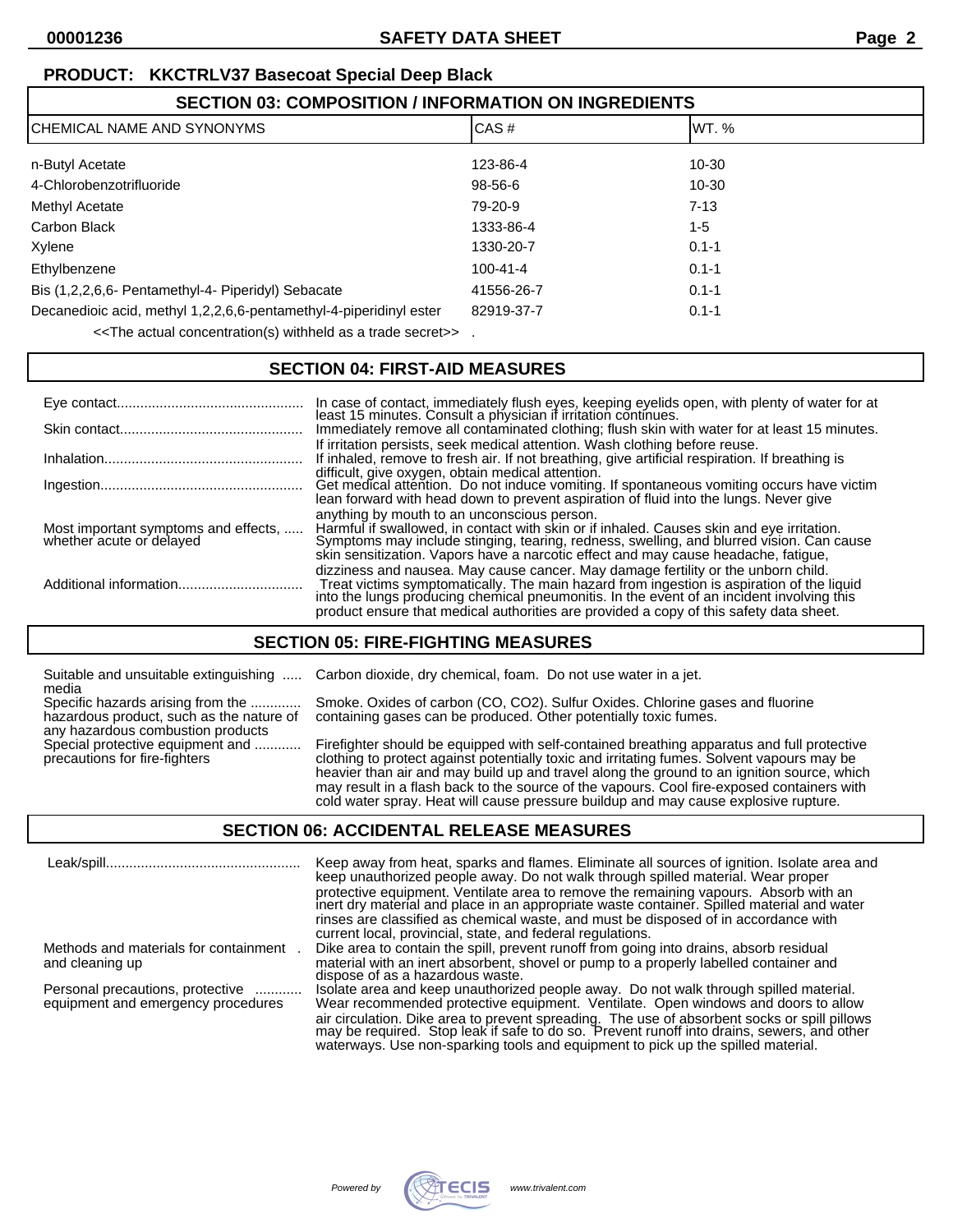# **PRODUCT: KKCTRLV37 Basecoat Special Deep Black**

### **SECTION 07: HANDLING AND STORAGE**

| Precautions for safe handling                                   | Keep away from heat, sparks, and open flame. Always adopt precautionary measures<br>against build-up of static which may arise from appliances, handling and the containers in<br>which product is packed. Containers must be grounded and bonded. Do not use near<br>source's of ignition, open flames or sparks. Do not cut, drill, weld or grind on or near the                                              |
|-----------------------------------------------------------------|-----------------------------------------------------------------------------------------------------------------------------------------------------------------------------------------------------------------------------------------------------------------------------------------------------------------------------------------------------------------------------------------------------------------|
| Conditions for safe storage, including any<br>incompatibilities | container. Open containers slowly to allow for any pressure build-up to escape. Keep<br>containers closed when not in use. Avoid skin and eye contact. Avoid breathing vapours or<br>mist. Employees should wash hands and face before eating or drinking.<br>Store in a cool, dry and well ventilated area. Keep away from heat, sparks, and open<br>flames. Store away from oxidizing and reducing materials. |

# **SECTION 08: EXPOSURE CONTROLS / PERSONAL PROTECTION**

|                                                                                                                                                                                                                                                                                                                                                                                                                                                                                                                                                                                                                                         | <b>TWA</b>                                                                                      | <b>ACGIH TLV</b><br><b>STEL</b>                                                                                                                                                 | PEL                | <b>OSHA PEL</b><br><b>STEL</b>   | <b>NIOSH</b><br>REL       |
|-----------------------------------------------------------------------------------------------------------------------------------------------------------------------------------------------------------------------------------------------------------------------------------------------------------------------------------------------------------------------------------------------------------------------------------------------------------------------------------------------------------------------------------------------------------------------------------------------------------------------------------------|-------------------------------------------------------------------------------------------------|---------------------------------------------------------------------------------------------------------------------------------------------------------------------------------|--------------------|----------------------------------|---------------------------|
| <b>INGREDIENTS</b>                                                                                                                                                                                                                                                                                                                                                                                                                                                                                                                                                                                                                      |                                                                                                 |                                                                                                                                                                                 |                    |                                  |                           |
| n-Butyl Acetate                                                                                                                                                                                                                                                                                                                                                                                                                                                                                                                                                                                                                         | 50 ppm                                                                                          | $150$ ppm                                                                                                                                                                       | 150 ppm            | 200 ppm                          | 150 ppm / STEL 200<br>ppm |
|                                                                                                                                                                                                                                                                                                                                                                                                                                                                                                                                                                                                                                         |                                                                                                 | CA ON: 50ppm (TWA), 150ppm (STEL)                                                                                                                                               |                    |                                  |                           |
| 4-Chlorobenzotrifluoride                                                                                                                                                                                                                                                                                                                                                                                                                                                                                                                                                                                                                | Not established                                                                                 | Not established                                                                                                                                                                 | Not established    | Not established                  | Not established           |
| Methyl Acetate                                                                                                                                                                                                                                                                                                                                                                                                                                                                                                                                                                                                                          | $200$ ppm                                                                                       | $250$ ppm                                                                                                                                                                       | $200$ ppm          | 250 ppm in some<br><b>States</b> | $200$ ppm                 |
|                                                                                                                                                                                                                                                                                                                                                                                                                                                                                                                                                                                                                                         |                                                                                                 | CA ON: 200ppm (TWA), 250ppm (STEL)                                                                                                                                              |                    |                                  |                           |
| Carbon Black                                                                                                                                                                                                                                                                                                                                                                                                                                                                                                                                                                                                                            | $3 \text{ mg/m}$                                                                                | Not established                                                                                                                                                                 | $3.5 \text{ mg/m}$ | Not established                  | $3.5 \text{ mg/m}$        |
|                                                                                                                                                                                                                                                                                                                                                                                                                                                                                                                                                                                                                                         | CA ON: 3 mg/m3 (Inhalable) TWA                                                                  |                                                                                                                                                                                 |                    |                                  |                           |
| Xylene                                                                                                                                                                                                                                                                                                                                                                                                                                                                                                                                                                                                                                  | 50 ppm                                                                                          | $150$ ppm                                                                                                                                                                       | 100 ppm TWA        | Not established                  | Not established           |
|                                                                                                                                                                                                                                                                                                                                                                                                                                                                                                                                                                                                                                         |                                                                                                 | CA ON: 100ppm (TWA); 150ppm (STEL)                                                                                                                                              |                    |                                  |                           |
| Ethylbenzene                                                                                                                                                                                                                                                                                                                                                                                                                                                                                                                                                                                                                            | $100$ ppm                                                                                       | $125$ ppm                                                                                                                                                                       | $100$ ppm          | Not established                  | 100 ppm / STEL 125<br>ppm |
|                                                                                                                                                                                                                                                                                                                                                                                                                                                                                                                                                                                                                                         | CA ON: 20ppm (TWA)                                                                              |                                                                                                                                                                                 |                    |                                  |                           |
| Bis (1,2,2,6,6-<br>Pentamethyl-4- Piperidyl)<br>Sebacate                                                                                                                                                                                                                                                                                                                                                                                                                                                                                                                                                                                | Not established                                                                                 | Not established                                                                                                                                                                 | Not established    | Not established                  | Not established           |
| Decanedioic acid, methyl Not Established<br>1,2,2,6,6-pentamethyl-4-pi<br>peridinyl ester                                                                                                                                                                                                                                                                                                                                                                                                                                                                                                                                               |                                                                                                 | Not Established                                                                                                                                                                 | Not Established    | Not Established                  | Not Established           |
| Personal Protective Equipment                                                                                                                                                                                                                                                                                                                                                                                                                                                                                                                                                                                                           |                                                                                                 |                                                                                                                                                                                 |                    |                                  |                           |
|                                                                                                                                                                                                                                                                                                                                                                                                                                                                                                                                                                                                                                         |                                                                                                 | Chemical safety goggles and full faceshield if a splash hazard exists.                                                                                                          |                    |                                  |                           |
| Wear skin protection equipment. The selection of skin protection equipment depends on<br>the nature of the work to be performed.                                                                                                                                                                                                                                                                                                                                                                                                                                                                                                        |                                                                                                 |                                                                                                                                                                                 |                    |                                  |                           |
|                                                                                                                                                                                                                                                                                                                                                                                                                                                                                                                                                                                                                                         | Wear adequate protective clothes. Wear long sleeves and trousers to prevent dermal<br>exposure. |                                                                                                                                                                                 |                    |                                  |                           |
|                                                                                                                                                                                                                                                                                                                                                                                                                                                                                                                                                                                                                                         |                                                                                                 | Safety boots per local regulations.                                                                                                                                             |                    |                                  |                           |
|                                                                                                                                                                                                                                                                                                                                                                                                                                                                                                                                                                                                                                         |                                                                                                 | Eye wash facility and emergency shower should be in close proximity. Employees should<br>wash their hands and face before eating, drinking, or using tobacco products.          |                    |                                  |                           |
|                                                                                                                                                                                                                                                                                                                                                                                                                                                                                                                                                                                                                                         |                                                                                                 | Local exhaust ventilation is recommended. Wear an appropriate, properly fitted respirator<br>when contaminant levels exceed the recommended exposure limits. Use NIOSH approved |                    |                                  |                           |
| respirator or equipment. Do not exceed the use limits of the respirator.<br>Provide natural or mechanical ventilation to control exposure levels below airborne<br>Appropriate engineering controls<br>exposure limits. Local mechanical exhaust ventilation should be used at sources of air<br>contamination, such as open process equipment, or during purging operations, to capture<br>gases and fumes that may be emitted. Standard reference sources regarding industrial<br>ventilation (ie. ACGIH industrial ventilation) should be consulted for guidance about<br>adequate ventilation. Explosion-proof exhaust ventilation. |                                                                                                 |                                                                                                                                                                                 |                    |                                  |                           |

### **SECTION 09: PHYSICAL AND CHEMICAL PROPERTIES**

| Initial boiling point / boiling range (deg C). $>55$ °C. |  |
|----------------------------------------------------------|--|
|----------------------------------------------------------|--|

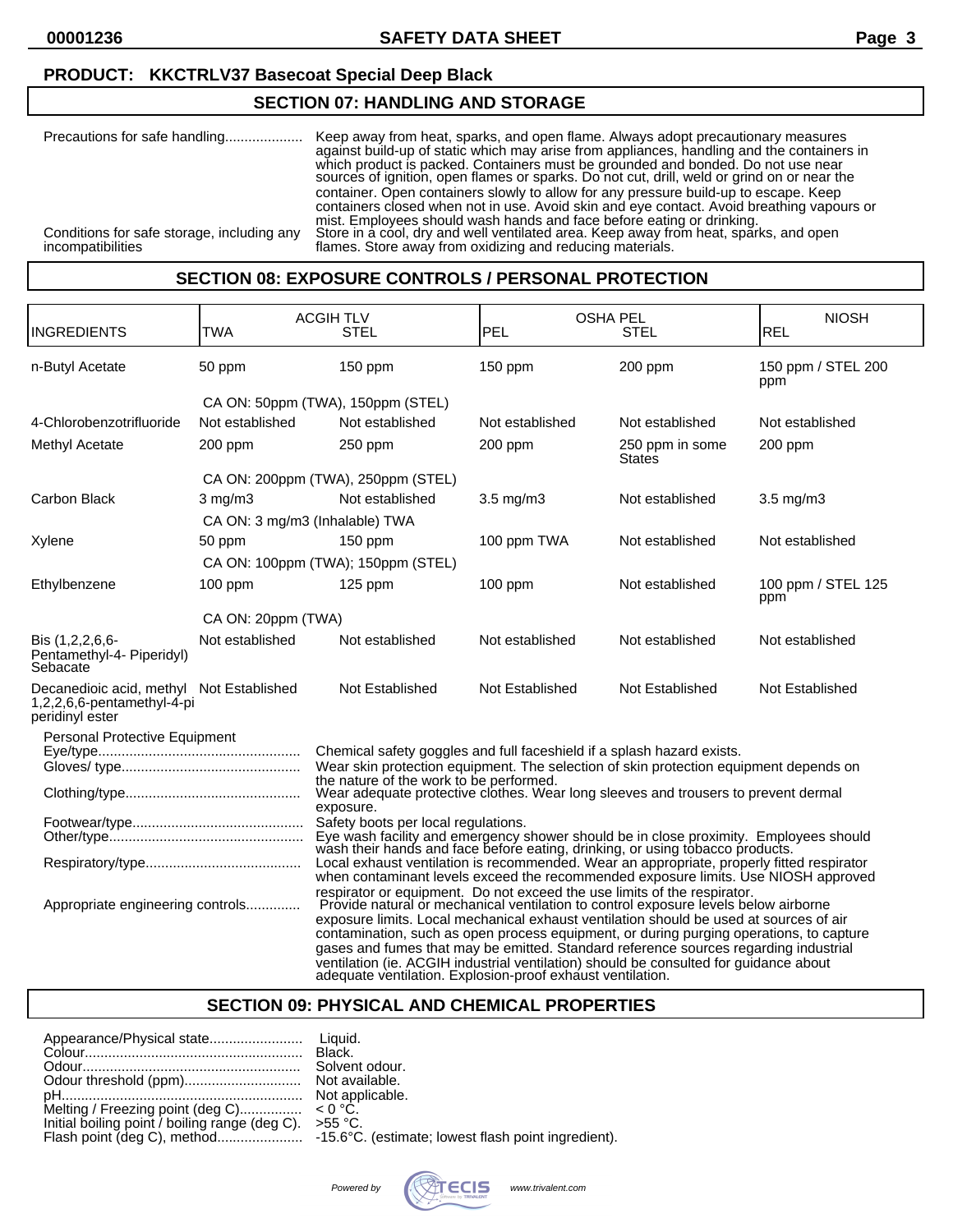## **PRODUCT: KKCTRLV37 Basecoat Special Deep Black**

## **SECTION 09: PHYSICAL AND CHEMICAL PROPERTIES**

| Flammability (solids and gases)<br>Upper flammable limit (% vol)<br>Lower flammable limit (% vol) | Not available.<br>Not applicable.<br>16.0.<br>0.9. |
|---------------------------------------------------------------------------------------------------|----------------------------------------------------|
| Vapour pressure (mm Hg)                                                                           | Not available.                                     |
| Vapour density (air=1)                                                                            | $>1$ .                                             |
| Relative Density (Specific Gravity)                                                               | 9.12 lbs/USG: 1.093.                               |
|                                                                                                   | No data.                                           |
| Partition coefficient - n-octanol/water                                                           | Not available.                                     |
| Auto ignition temperature (deg C)                                                                 | Not available.                                     |
| Decomposition temperature                                                                         | Not available.                                     |
|                                                                                                   | 2160 cPs, spindle #4 @ 20 rpm.                     |
|                                                                                                   | $2.16$ lb/usg.                                     |
|                                                                                                   | 63.13.                                             |
|                                                                                                   | 23.65.                                             |

### **SECTION 10: STABILITY AND REACTIVITY**

Reactivity .................................................. Avoid heat, sparks and flames. discharge, shock or vibration

Avoid heat, sparks and flames.<br>Stable at normal temperatures and pressures. Possibility of hazardous reactions............. Will not occur under normal temperature and pressure. Conditions to avoid, including static ......... Keep away from heat. Electrostatic charge.

Incompatible materails.............................. Strong acids. Strong bases. Strong oxidizers. See hazardous combustion products section 5.

### **SECTION 11: TOXICOLOGICAL INFORMATION**

| <b>INGREDIENTS</b>                                                 |                                                                                                                                                                                                                                                                                                                                                                                                                                                                                                                                                                                                                                                                                                                                                                                                                                                                                                                                                                                                                                                                                                                                                                                    | LC50                                   |          | LD50                                                       |       |
|--------------------------------------------------------------------|------------------------------------------------------------------------------------------------------------------------------------------------------------------------------------------------------------------------------------------------------------------------------------------------------------------------------------------------------------------------------------------------------------------------------------------------------------------------------------------------------------------------------------------------------------------------------------------------------------------------------------------------------------------------------------------------------------------------------------------------------------------------------------------------------------------------------------------------------------------------------------------------------------------------------------------------------------------------------------------------------------------------------------------------------------------------------------------------------------------------------------------------------------------------------------|----------------------------------------|----------|------------------------------------------------------------|-------|
| n-Butyl Acetate                                                    |                                                                                                                                                                                                                                                                                                                                                                                                                                                                                                                                                                                                                                                                                                                                                                                                                                                                                                                                                                                                                                                                                                                                                                                    | >33 mg/L vapour,<br>(rat) dust/mist    | 5.2 mg/L | 10760 mg/kg (rat, oral)<br>mg/kg (rabbit, dermal)          | 14112 |
| 4-Chlorobenzotrifluoride                                           |                                                                                                                                                                                                                                                                                                                                                                                                                                                                                                                                                                                                                                                                                                                                                                                                                                                                                                                                                                                                                                                                                                                                                                                    | 4479 ppm                               |          | $>6,800$ mg/kg (rat oral);<br>>2.700 mg/kg (rabbit dermal) |       |
| Methyl Acetate                                                     |                                                                                                                                                                                                                                                                                                                                                                                                                                                                                                                                                                                                                                                                                                                                                                                                                                                                                                                                                                                                                                                                                                                                                                                    | $>49$ mg/L (4 hr) rat                  |          | 6482 mg/kg (oral rat);<br>>2,000 mg/kg (dermal rat)        |       |
| Carbon Black                                                       |                                                                                                                                                                                                                                                                                                                                                                                                                                                                                                                                                                                                                                                                                                                                                                                                                                                                                                                                                                                                                                                                                                                                                                                    | Not available                          |          | $>10,000$ mg/kg oral rat<br>3,000 mg/kg dermal rabbit      |       |
| Xylene                                                             |                                                                                                                                                                                                                                                                                                                                                                                                                                                                                                                                                                                                                                                                                                                                                                                                                                                                                                                                                                                                                                                                                                                                                                                    | 6350 ppm 4 hours rat                   |          | >3523 mg/kg rat oral                                       |       |
| Ethylbenzene                                                       |                                                                                                                                                                                                                                                                                                                                                                                                                                                                                                                                                                                                                                                                                                                                                                                                                                                                                                                                                                                                                                                                                                                                                                                    | No data                                |          | 3,500 mg/kg rat oral<br>17,800 mg/kg rabbit dermal         |       |
| Bis (1,2,2,6,6- Pentamethyl-4- Piperidyl) Sebacate                 |                                                                                                                                                                                                                                                                                                                                                                                                                                                                                                                                                                                                                                                                                                                                                                                                                                                                                                                                                                                                                                                                                                                                                                                    | Not Available                          |          | 2369-3920 mg/kg (oral rat),<br>>2000 mg/kg (dermal rabbit) |       |
| Decanedioic acid, methyl 1,2,2,6,6-pentamethyl-4-piperidinyl ester |                                                                                                                                                                                                                                                                                                                                                                                                                                                                                                                                                                                                                                                                                                                                                                                                                                                                                                                                                                                                                                                                                                                                                                                    | 3,230 mg/kg rat, oral<br>Not Available |          |                                                            |       |
|                                                                    | Eye contact. Skin contact. Inhalation.<br>Causes skin irritation. May cause moderate to severe eye irritation. Irritating to mucous<br>membranes and upper respiratory tract. Aspiration of material into the lungs can cause<br>chemical pneumonitis which can be fatal. Excessive inhalation of this product may cause<br>dizziness. Inhalation of higher concentration may result in central nervous system<br>depression and unconsiousness.<br>Reports have associated repeated or prolonged overexposure to solvents with permanent<br>brain and nervous system damage. Prolonged or repeated skin contact may cause drying<br>or cracking of skin. Intentional misuse by deliberately concentrating and inhaling this<br>product may be harmful or fatal.<br>May cause sensitization by skin contact.<br>Ethylbenzene is classified as an A3 known animal carcinogen. Ethylbenzene is known to<br>the state of California to cause cancer and developmental effects and is listed by IARC as<br>a Group 2B Carcinogen. IARC has classified Carbon Black as "Group 2B", possibly<br>carcinogenic to humans, based on laboratory animal inhalation studies. ACGIH Evaluation: |                                        |          |                                                            |       |
| Sensitizing capability of material<br>Carcinogenicity of material  |                                                                                                                                                                                                                                                                                                                                                                                                                                                                                                                                                                                                                                                                                                                                                                                                                                                                                                                                                                                                                                                                                                                                                                                    |                                        |          |                                                            |       |
|                                                                    | Confirmed carcinogen in animals; transposition to humans is unknown (group A3). .<br>Xylene has been classified by The Commission on Health and Safety as causing<br>reproductive effects. High level exposure to Xylene in some animal studies have been reported to cause health effects on the developing embryo/fetus. The relevance of this to<br>humans is not known.<br>May cause drowsiness or dizziness. May cause respiratory irritation. Damage to central                                                                                                                                                                                                                                                                                                                                                                                                                                                                                                                                                                                                                                                                                                              |                                        |          |                                                            |       |
| Specific Target Organ Toxicity                                     | nervous system.                                                                                                                                                                                                                                                                                                                                                                                                                                                                                                                                                                                                                                                                                                                                                                                                                                                                                                                                                                                                                                                                                                                                                                    |                                        |          |                                                            |       |
|                                                                    |                                                                                                                                                                                                                                                                                                                                                                                                                                                                                                                                                                                                                                                                                                                                                                                                                                                                                                                                                                                                                                                                                                                                                                                    |                                        |          |                                                            |       |